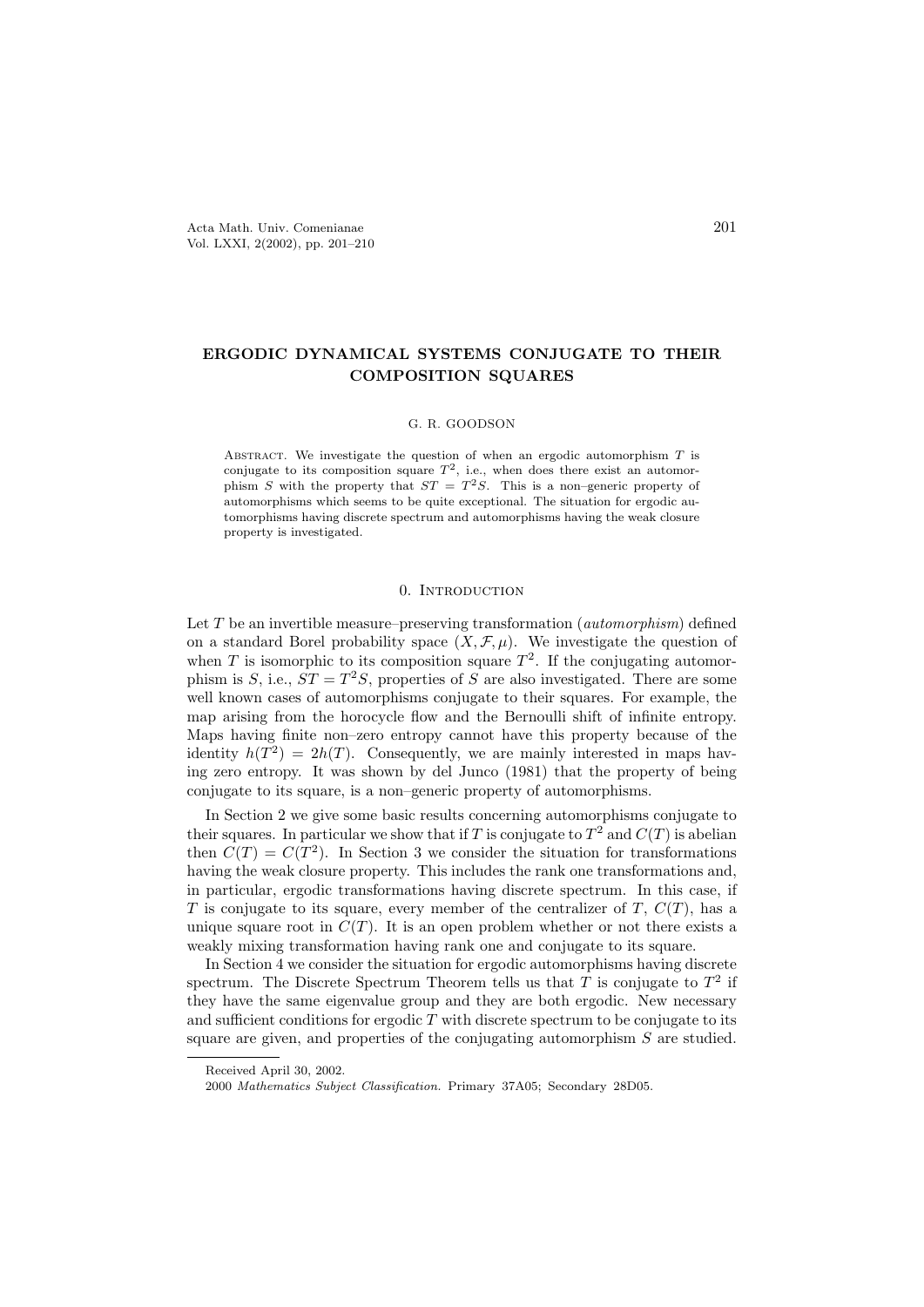It is shown that S can be mixing. Much of our exposition generalizes to the case where there are automorphisms S and T satisfying  $ST = T<sup>p</sup>S$  for some  $p > 1$ . I wish to thank the referee for some helpful suggestions.

#### 1. Preliminaries

By a *dynamical system* we mean a 4-tuple  $(X, \mathcal{F}, \mu, T)$  consisting of an automorphism  $T : (X, \mathcal{F}, \mu) \to (X, \mathcal{F}, \mu)$  defined on a non-atomic standard Borel probability space. The identity automorphism will be denoted by  $I$ . The group of all automorphisms  $Aut(X)$  of  $(X, \mathcal{F}, \mu)$ , becomes a completely metrizable topological group when endowed with weak convergence of transformations  $(T_n \to T$  if for all  $A \in \mathcal{F}$ ,  $\mu(T_n^{-1}(A) \triangle T^{-1}(A)) + \mu(T_n(A) \triangle T(A)) \to 0$  as  $n \to \infty$ ). Denote by  $C(T)$  the *centralizer* of T, i.e., the set of those members of Aut(X) which commute with  $T$  (more generally it is usual to define  $C(T)$  to be those measure–preserving transformations which commute with  $T$ , but it will be convenient to assume that  $C(T)$  is a group).

If S is measure–preserving and  $ST = T^2S$  then  $ST^n = T^{2n}S$  for  $n \in \mathbb{Z}$  and  $S^nT = T^{2^n}S^n$  for all  $n \in \mathbb{Z}^+$ .

#### 2. Basic Results

It was shown by del Junco (1981) that the property of being conjugate to the composition square is non–generic in  $Aut(X)$ , and in fact it is difficult to find examples with this property. If T is ergodic, then  $T^2$  has to be ergodic, so  $-1$ cannot be an eigenvalue of T.

If  $S^n = I$  for some  $n \in \mathbb{Z}^+$ , then the equation  $S^nT = T^{2^n}S^n$  implies that  $T^{2^{n}-1} = I$ . This is impossible for T aperiodic (T is aperiodic if the set  $\{x \in X : T^n x = x\}$  has  $\mu$ -measure zero for each  $n \in \mathbb{Z}^+$ ). We improve on this result slightly in **Proposition 1** below, where we show that for  $T$  aperiodic, S is necessarily aperiodic.

**Proposition 1.** If  $ST = T^2S$  for automorphisms S and T with T aperiodic, then S is aperiodic.

*Proof.* Set  $A = \{x \in X : Sx = x\}$ , then if  $x \in A, n \in \mathbb{Z}$ ,  $ST^n x = T^{2n} Sx = T^{n} S$  $T^{2n}x$ , so  $T^n x \notin A$  for otherwise  $T^n x = T^{2n}x$  or  $T^n x = x$ , which is impossible (mod 0) for T aperiodic. Consequently  $A \cap T^n A = \emptyset$  for all  $n \in \mathbb{Z}$ , and we deduce that  $T^n A \cap T^m A = \emptyset$  for all  $m \neq n$  in  $\mathbb{Z}$ .

We have shown that the sets  $T^n A$ ,  $n \in \mathbb{Z}$  are pairwise disjoint, so if  $\mu(A) > 0$ we get a contradiction, since T is measure preserving and  $\mu(X) = 1$ .

Similarly, if we put  $A_n = \{x \in X : S^n x = x\}$ , using  $S^n T^m = T^{2^n m} S^n$ , we again deduce that  $\mu(A_n) = 0$  for all  $n \in \mathbb{Z}^+$ , so that S is aperiodic.

Although  $S$  has to be aperiodic, it need not be ergodic even when  $T$  is ergodic. as we shall see for discrete spectrum  $T$ . On the other hand, if  $S$  is ergodic we obtain: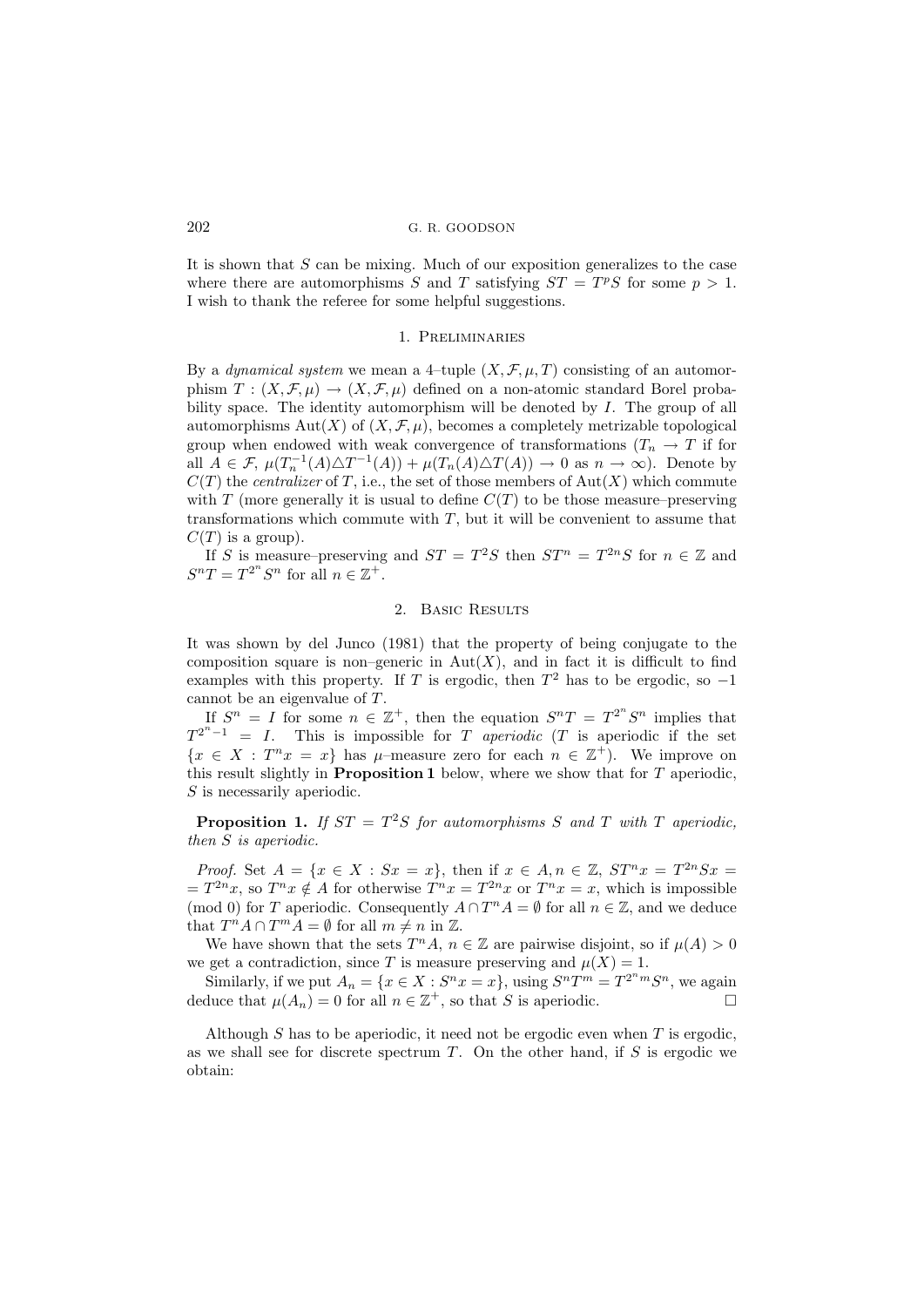**Proposition 2.** Suppose that S and T are automorphisms with  $ST = T^2S$ . If S is ergodic, then either T is aperiodic or  $T^n = I$  for some  $n > 0$  odd.

*Proof.* Suppose that T is not aperiodic, then there exists  $n > 0$  for which

 $A_n = \{x \in X : T^n x = x\}$  has  $\mu(A_n) > 0$ .

If  $x \in A_n$ , then  $T^nS^{-1}x = S^{-1}T^{2n}x = S^{-1}x$ , so that  $S^{-1}x \in A_n$ , i.e.,  $A_n$  is  $S^{-1}$ invariant, and S ergodic implies  $T^n = I$ . If the order of T is even, say  $n = 2m$ , then  $ST^m = T^{2m}S = S$  which gives  $T^m = I$ , a contradiction.

In a similar way to above, it can be shown that if  $ST = T^2S$  where S is ergodic, but  $T$  is not ergodic, then  $S$  has a proper factor.

**Proposition 3.** Suppose that T is an automorphism for which  $KT = T^2K$  for some automorphism K. Define a map

$$
\Phi: C(T) \to C(T^2) \quad by \quad \Phi(S) = KSK^{-1},
$$

then

(a)  $\Phi$  is a continuous group isomorphism.

(b) T has a square root in  $C(T)$ , conjugate to T.

(c) If  $C(T)$  is abelian, then  $\Phi$  is independent of the conjugating automorphism K and  $C(T) = C(T^2)$ . Furthermore, T has a unique square root in  $C(T)$  conjugate to T.

*Proof.* (a) Let  $S \in C(T)$ , then

$$
\Phi(S)T^2 = KSK^{-1}T^2 = KSTK^{-1} = KTSK^{-1} = T^2KSK^{-1} = T^2\Phi(S),
$$

so that  $\Phi(S) \in C(T^2)$ .

Clearly  $\Phi$  is one–to–one, and it is a homomorphism since

$$
\Phi(RS) = KRSK^{-1} = KRK^{-1}KSK^{-1} = \Phi(R)\Phi(S).
$$

 $\Phi$  is onto, for if  $R \in C(T^2)$ , set  $S = K^{-1}RK$ , then  $\Phi(S) = R$  and  $S \in C(T)$ .

The continuity of  $\Phi$  is a consequence of the continuity of multiplication in a topological group.

(b) Since  $\Phi: C(T) \to C(T^2)$  is a group isomorphism with  $C(T) \subseteq C(T^2)$ , there is an  $S \in C(T)$  with  $\Phi(S) = T$ , i.e.,  $KSK^{-1} = T$ , or  $S = K^{-1}TK$ , so that

$$
S^2 = K^{-1}TKK^{-1}TK = K^{-1}KT = T,
$$

i.e.,  $S$  is a square root of  $T$  which is conjugate to  $T$ .

(c) Suppose that  $K_iT = T^2K_i$  for  $i = 1, 2$ , then  $K_2^{-1}K_1 \in C(T)$ , and since  $C(T)$ is abelian

$$
(K_2^{-1}K_1)S=S(K_2^{-1}K_1)\;\;\forall S\in C(T),
$$

or  $K_1 S K_1^{-1} = K_2 S K_2^{-1}$ , which says that  $\Phi$  is independent of the conjugating map.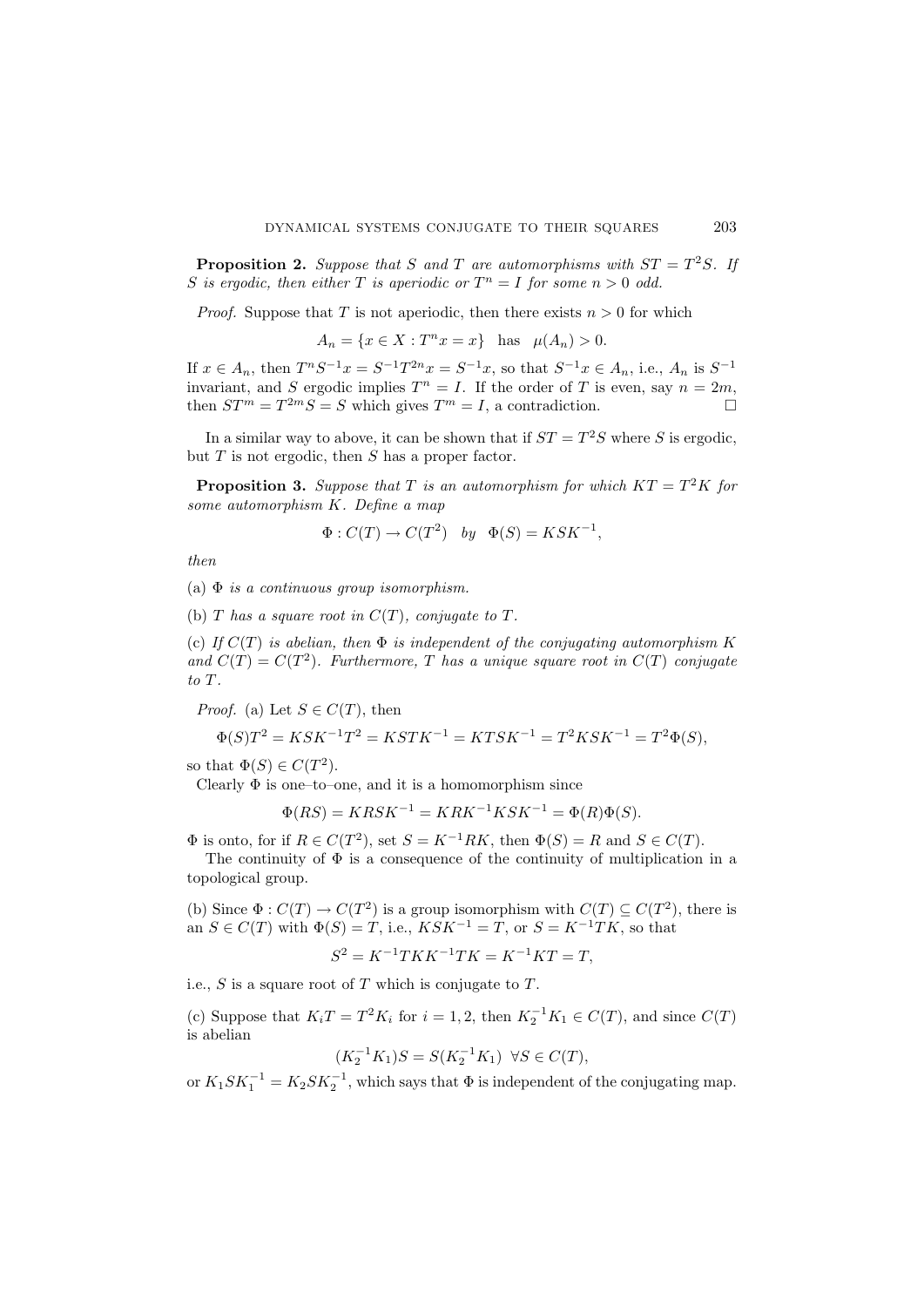Since  $\Phi$  is independent of the conjugating map K, the square root S of T from (b) above is the unique square root which is conjugate to T. Write  $S = T^{\frac{1}{2}}$ , then for  $R \in C(T)$ 

$$
\Phi(R)T = KRK^{-1}T = KRT^{\frac{1}{2}}K^{-1} = KT^{\frac{1}{2}}RK^{-1} = TKRK^{-1} = T\Phi(R),
$$

(since  $C(T)$  is abelian), so that  $\Phi(R) \in C(T)$  and it follows that  $C(T) = C(T^2)$ . 'n

**Examples** 1. An irrational rotation  $T_{\alpha} : [0,1) \rightarrow [0,1), T_{\alpha} x = x + \alpha \pmod{1}$ , cannot be conjugate to its square as  $T_{\alpha}$  and  $T_{\alpha}^2$  have distinct eigenvalue groups. Necessary and sufficient conditions for an ergodic automorphism having discrete spectrum to be conjugate to its square are given in Section 4.

2. The square root of  $T$  in the above proposition need not be unique. For example, suppose that  $KT = T^2K$  and  $S^2 = T$ , then  $T \times T$  is also conjugate to its square and  $S \times S$  is a square root. However,  $R(x, y) = (y, Tx)$  is also a square root of  $T \times T$  which is not isomorphic to  $S \times S$ . In fact T may have more than one square root in  $C(T)$  (even when  $C(T)$  is abelian), only one of which is conjugate to T.

3. Maps having a certain type of "trivial" centralizer cannot be conjugate to their squares. Substitutions and many Morse automorphisms have a centralizer which is an abelian group of the form  $\{T^n\sigma^k : n \in \mathbb{Z}, 0 \leq k \leq m-1\}$ , where  $\sigma^{m} = I$ . If  $C(T)$  is a finitely generated abelian group, then T cannot be conjugate to its square:

**Proposition 4.** Suppose that  $T$  is an automorphism whose centralizer is a finitely generated abelian group, then  $T$  cannot be conjugate to its square unless  $T^m = I$  for some  $m \in \mathbb{Z}^+$ .

*Proof.* By Proposition 3 there are unique transformations  $\{T_i\}_{i=0}^{\infty}$  in  $C(T)$  such that  $T_0 = T$  and for each  $i > 0$ 

$$
T_i^2 = T_{i-1}.
$$

But since  $C(T)$  is a finitely generated abelian group, these  $T_i$  cannot all be distinct, so either  $T = I$ , or for some  $i \neq j$ ,  $T_i = T_i$ , which would imply that for some  $m > 1, T^m = I.$  $m = I$ .

4. We give a new construction of an automorphism conjugate to its square. Start with a weakly mixing transformation  $T : X \to X$  on a Lebesgue probability space as usual. We assume that T has an infinite square root chain (i.e.  $T^{\frac{1}{2}}, T^{\frac{1}{4}}$ etc., all exist). Define  $\tilde{T} : \Omega \to \Omega$  where  $\Omega = \Pi_{-\infty}^{\infty} X$  by

$$
\tilde{T}(\ldots, x_{-1}, x_0, x_1, x_2, \ldots) = (\ldots, T^{\frac{1}{2}} x_{-1}, T^* x_0, T^2 x_1, T^4 x_2, \ldots).
$$

If  $S : \Omega \to \Omega$  is the left shift map

$$
S(\ldots, x_{-1}, x_0, x_1, x_2, \ldots) = (\ldots, x_0, x_1, x_2, \ldots),
$$

then we can check that  $S\tilde{T} = \tilde{T}^2 S$ . The map  $\tilde{T}$  may be realized as a homeomorphism of the Hilbert cube  $[0, 1]^{\mathbb{Z}}$ .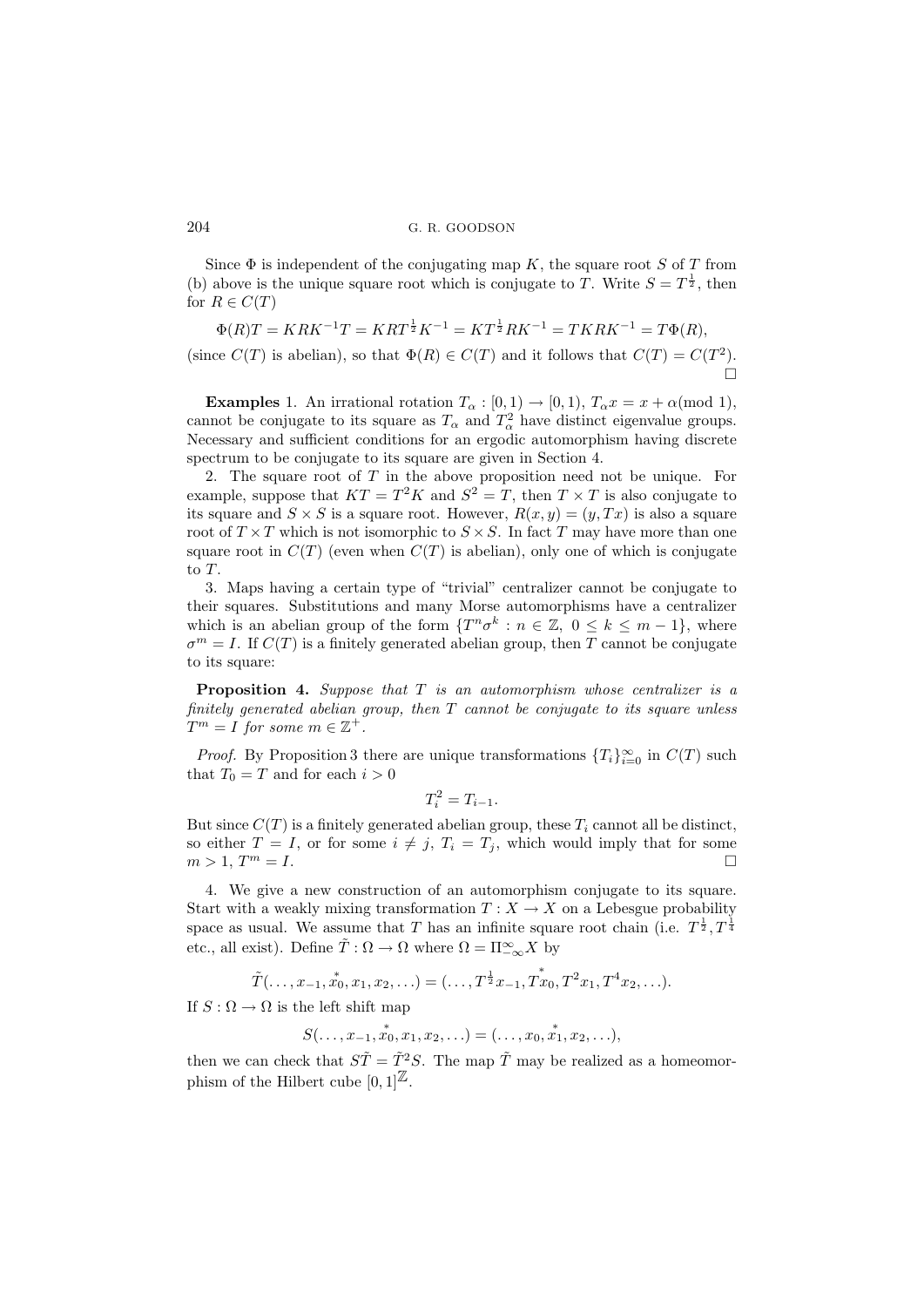5. We now show that finite rank mixing maps cannot be conjugate to their squares. This will follow from a slightly more general result concerning locally rank one maps which have no partial rigidity. It is known that if  $T$  has local rank one and is mixing, then  $T$  has finite joining rank (King 1988). Using the results of King and Thouvenot (1991) concerning the centralizer of such maps, it can be seen that they cannot be conjugate to their squares. More generally:

**Theorem 1.** If T has local rank one with no partial rigidity, then  $T$  cannot be conjugate to its square.

*Proof.* We use a result from Goodson and Ryzhikov (1997): If  $T$  has local rank one with constant  $\beta > 0$ , and no partial rigidity and if  $S \in C(T)$ , then there exists  $p \in \mathbb{Z}^+, p < 1/\beta$  with  $S^p = T^m$  for some  $m \in \mathbb{Z}$ .

Now if  $KT = T^2K$ , then  $S_1 = K^{-1}TK \in C(T)$ , and inductively defining  $S_{n+1} = K^{-1}S_nK \in C(T)$ , we see that  $S_n^{2^n} = T$  and that there is no smaller  $p < 2^n$  satisfying  $S_n^p = T^m$  for any  $m \in \mathbb{Z}$ . Choosing n so that  $2^n > 1/\beta$ , we obtain a contradiction.

#### 3. Maps with the Weak Closure Property

Suppose that T is rank one and there is an automorphism S with  $ST = T^2S$ . From the dichotomy of J. King (1986), the centralizer  $C(T)$  of T is either trivial  $(C(T) = \{T^n : n \in \mathbb{Z}\}),$  or T is rigid (there is a sub-sequence  $k_n$  of integers such that  $T^{k_n} \to I$  as  $n \to \infty$ ), so the centralizer is uncountable. Now if  $C(T)$  is trivial, with  $T^2$  conjugate to T,  $T^2$  must also have rank one, so must also have a trivial centralizer, which is impossible as  $T \in C(T^2)$ . Consequently, T must be rigid.

Let  $WC(T)$  denote the weak closure of the powers of the ergodic transformation T, i.e., the closure in Aut(X) of the set  $\{T^n : n \in \mathbb{Z}\}$ . We say that T has the weak closure property if  $WC(T) = C(T)$ . It is known (King (1986)) that any rank one map has the weak closure property, so any ergodic transformation having discrete spectrum has the weak closure property. It is clear that if  $T$  has this property, then  $C(T)$  is an abelian group. King (1986) also showed that if  $T<sup>2</sup>$  is rank one then  $C(T) = C(T^2)$ .

**Proposition 5.** Suppose that T and K are automorphisms with  $KT = T^2K$ , and  $\Phi: C(T) \to C(T^2)$  is the group isomorphism defined by  $\Phi(S) = K S K^{-1}$ , then:

- (a)  $\Phi(WC(T)) = WC(T^2)$ .
- (b)  $\Phi(S) = S^2$  for all  $S \in WC(T)$ .

*Proof.* (a) If  $S \in \text{WC}(T)$ , then  $S = \lim_{i \to \infty} T^{n_i}$ , for some sequence  $n_i$ , so  $\Phi(S) =$  $\lim_{i \to \infty} \Phi(T^{n_i}) = \lim_{i \to \infty} T^{2n_i}$ , therefore  $\Phi(S) \in \text{WC}(T^2)$ .

On the other hand, if  $R \in \text{WC}(T^2)$ , then  $R = \lim_{i \to \infty} T^{2n_i}$ , so that

 $K^{-1}RK = \lim_{i \to \infty} K^{-1}T^{2n_i}K = \lim_{i \to \infty} T^{n_i} \in \text{WC}(T)$ 

and  $\Phi(K^{-1}RK) = R$ , so the result follows.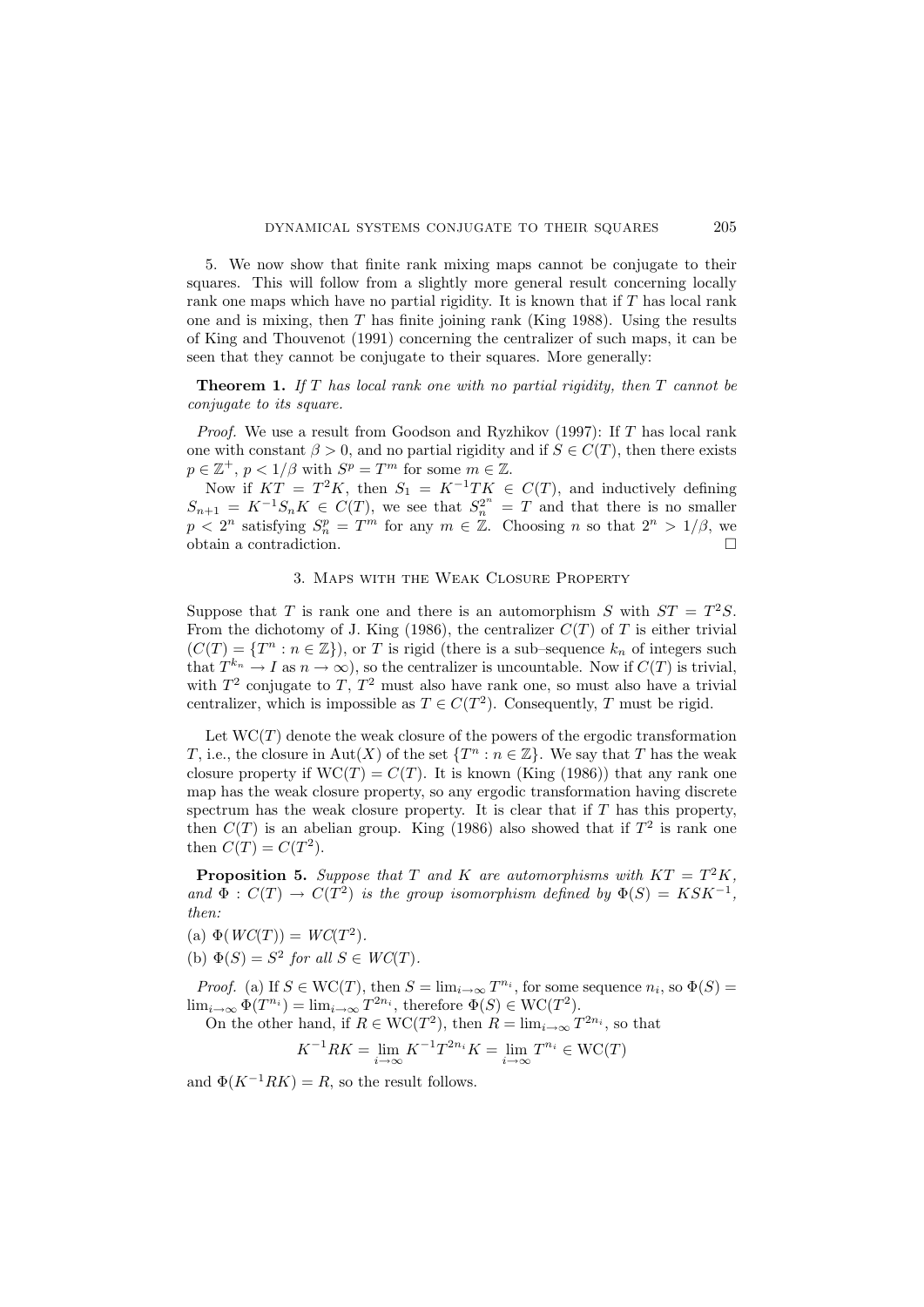(b) If  $S \in \text{WC}(T)$ , then there is a sequence  $n_i$  with  $T^{n_i} \to S$  as  $i \to \infty$ , so also  $T^{2n_i} \to S^2$ . It follows that both  $\Phi(T^{n_i}) = T^{2n_i} \to S^2$  and  $\Phi(T^{n_i}) \to \Phi(S)$ , and hence  $\Phi(S) = S^2$ .

Next we show that if T has the weak closure property with T conjugate to  $T^2$ , then  $C(T) = C(T^2)$  and the map  $\Phi$  is independent of the conjugating map K and may be written as  $\Phi: C(T) \to C(T)$ ,  $\Phi(S) = S^2$ , a continuous isomorphism of the group  $C(T)$ . It follows that every member of the group  $C(T)$  has a unique square root in  $C(T)$ . In particular, T has a unique infinite square root chain:  $T \to T^{1/2} \to T^{1/4} \to \ldots$  A group with the property that every element has a square root is said to be 2–divisible.

**Theorem 2.** Let T be conjugate to  $T^2$  and  $T^n \neq I$  for any  $n \in \mathbb{Z} - \{0\}$ . Suppose that T has the weak closure property, then the map  $\Phi: C(T) \to C(T)$ ,  $\Phi(S) = S^2$ is a group automorphism. Consequently, every member of the uncountable abelian group  $C(T)$  has a unique square root in  $C(T)$  which is conjugate to its square.

Proof. If T has the weak closure property, then

 $WC(T^2) \subseteq WC(T) = C(T) \subseteq C(T^2) = \Phi(C(T)) = \Phi(WC(T)) = WC(T^2),$ 

so we must have equality throughout. It follows that  $T^2$  has the weak closure property and  $C(T^2) = C(T)$ . The previous theorem implies that  $\Phi(S) = K S K^{-1} = S^2$ defines an isomorphism from  $C(T)$  to  $C(T^2)$  which may be regarded as an automorphism of the group  $C(T)$ . Consequently, given  $S \in C(T)$ , there exists a unique  $R \in C(T)$  such that  $R^2 = S$ , i.e., every member of  $C(T)$  has a unique square root in  $C(T)$  which is conjugate to its square.

**Remark.** Although every member of  $C(T)$  has a unique square root in  $C(T)$ , a given  $S \in C(T)$  may have other square roots. For example, suppose that T is ergodic with discrete spectrum and also conjugate to  $T^2$ . Then T has the weak closure property and is conjugate to its inverse, i.e., there exists an automorphism S with  $ST = T^{-1}S$ . Now  $I \in C(T)$  with unique square root I in  $C(T)$ . However, I has other square roots since for example  $S^2 = I$  and clearly  $S \notin C(T)$  (see Goodson (1999)). However, if T has simple spectrum (for example if T is of rank one), then every root of T is in  $C(T)$  because they are "functions of T", so that T itself will have a unique square root in this case.

The proof of the next result, which tells us that if  $T$  is conjugate to its square and has the weak closure property, then all conjugations are isomorphic, does not generalize to the situation where T is conjugate to  $T^3$ .

**Proposition 6.** If T has the weak closure property, then all conjugations between  $T$  and  $T^2$  are isomorphic.

*Proof.* Suppose that  $S_1$  and  $S_2$  are two conjugating maps between T and  $T^2$ , then  $S_2^{-1}S_1 \in C(T)$ , and since T has the weak closure property

$$
S_2^{-1}S_1 = \lim_{i \to \infty} T^{n_i}
$$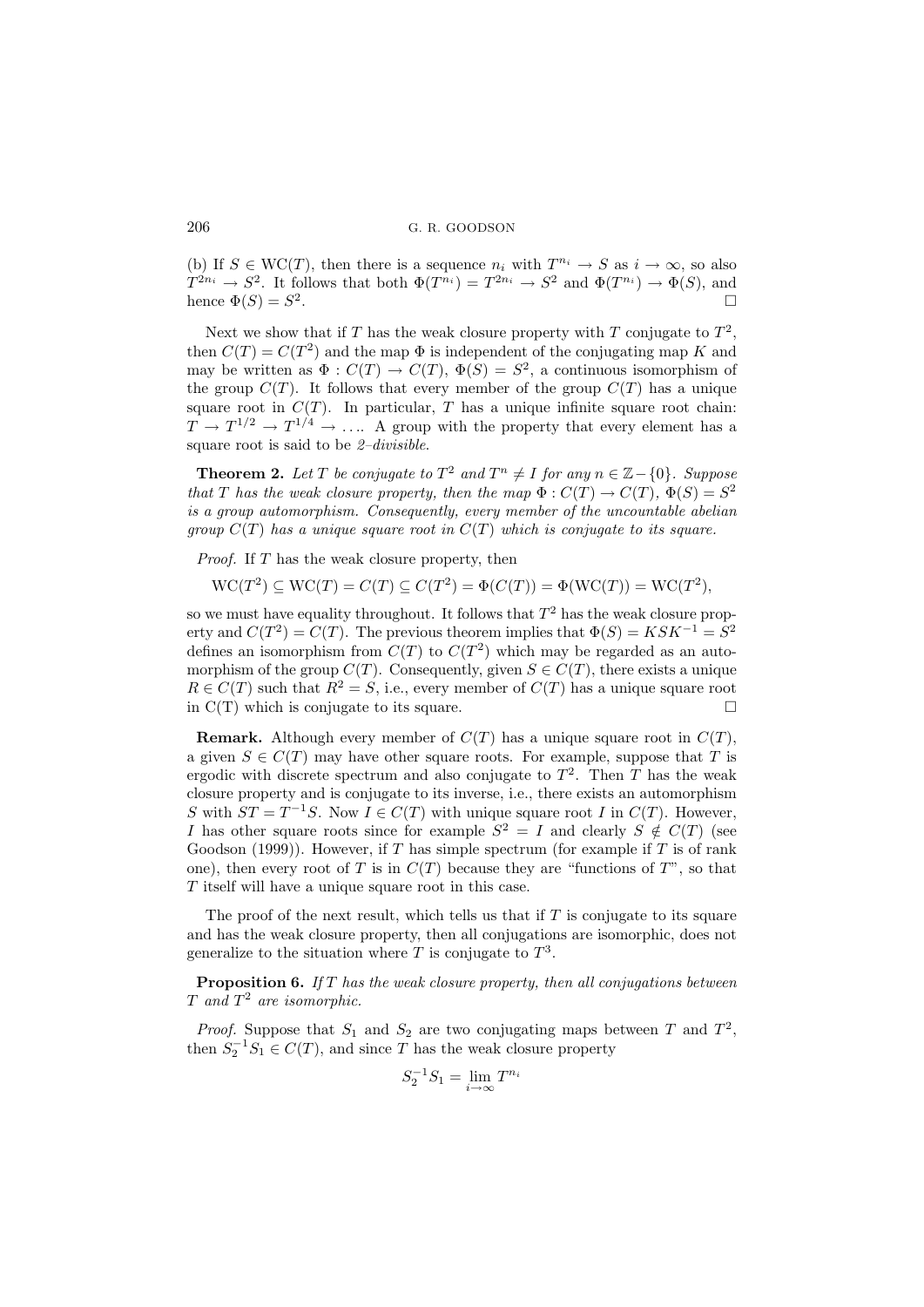for some subsequence  $n_i$ . Now since  $S_1 T^{n_i} = T^{2n_i} S_1$ , we deduce, on taking the weak limit, that

$$
S_1(S_2^{-1}S_1) = (S_2^{-1}S_1)^2S_1,
$$

or  $S_2(S_1S_2^{-1}) = (S_1S_2^{-1})S_1$ , so that  $S_1$  and  $S_2$  are isomorphic via the conjugating map  $S_1 S_2^{-1}$ .

**Examples.** 1. We apply the above results to show that a  $\mathbb{Z}_2$ -extension (or any  $\mathbb{Z}_n$ –extension, *n* even) which has the weak closure property cannot be conjugate to its square.

**Proposition 7.** Suppose that  $T_{\phi}$  is a  $\mathbb{Z}_n$ -extension (n even), of an automorphism T. If  $T_{\phi}$  has the weak closure property, then it cannot be conjugate to its square.

*Proof.* Let  $\sigma: X \times \mathbb{Z}_n \to X \times \mathbb{Z}_n$  be the flip map:  $\sigma(x, j) = (x, j + 1)$ , then  $\sigma \in C(T_{\phi})$  and  $\sigma^{n} = I$ ,  $n = 2m$  with  $\sigma^{m} \neq I$ .

Now from the previous theorem, if  $T_{\phi}$  is conjugate to its square it has a unique square root S in  $C(T_{\phi})$ . But  $\sigma^{n/2}S$  is also a square root of  $T_{\phi}$  in  $C(T_{\phi})$ , contradicting the uniqueness.

In the above Proposition, if it is only assumed that  $C(T_{\phi})$  is abelian, the above argument will not work as  $T_{\phi}$  may have other square roots in  $C(T_{\phi})$  (but not necessarily conjugate to  $T_{\phi}$ ).

2. M. Lemanczyk  $(1985)$  has shown a dichotomy for Morse automorphisms which are two point extensions of maps having rational discrete spectrum. They are either of rank one, so have the weak closure property, and cannot be conjugate to their squares by the above proposition, or they have centralizers which are finitely generated abelian groups, so again cannot be conjugate to their squares (Proposition 4). More general types of Morse automorphisms and also substitutions of constant length, typically have centralizers which are finitely generated abelian groups, so cannot be conjugate to their squares.

The situation for a 3–point extension having the weak closure property is not clear since the requirement that the map  $\sigma(x, j) = (x, j + 1)$  with  $\sigma^3 = I$  be conjugate to its square (and have a square root) does not lead to a contradiction (since for example if  $\tau = \sigma^2$ , then  $\tau^2 = \sigma$ ).

# 4. Ergodic Automorphisms Having Discrete Spectrum and Conjugate to their Squares

Throughout this section we assume that  $T$  is an ergodic automorphism having discrete spectrum, i.e., there is a complete orthonormal basis of eigenfunctions  $f_n(x)$ ,  $n \in \mathbb{Z}$  for  $L^2(X, \mu)$ . Recall the result of Halmos, that T has a square root S (i.e.,  $S^2 = T$ ) if and only if  $-1$  is not an eigenvalue of T. The issue for the existence of a conjugating map between T and  $T^2$  is related, but a little more complex: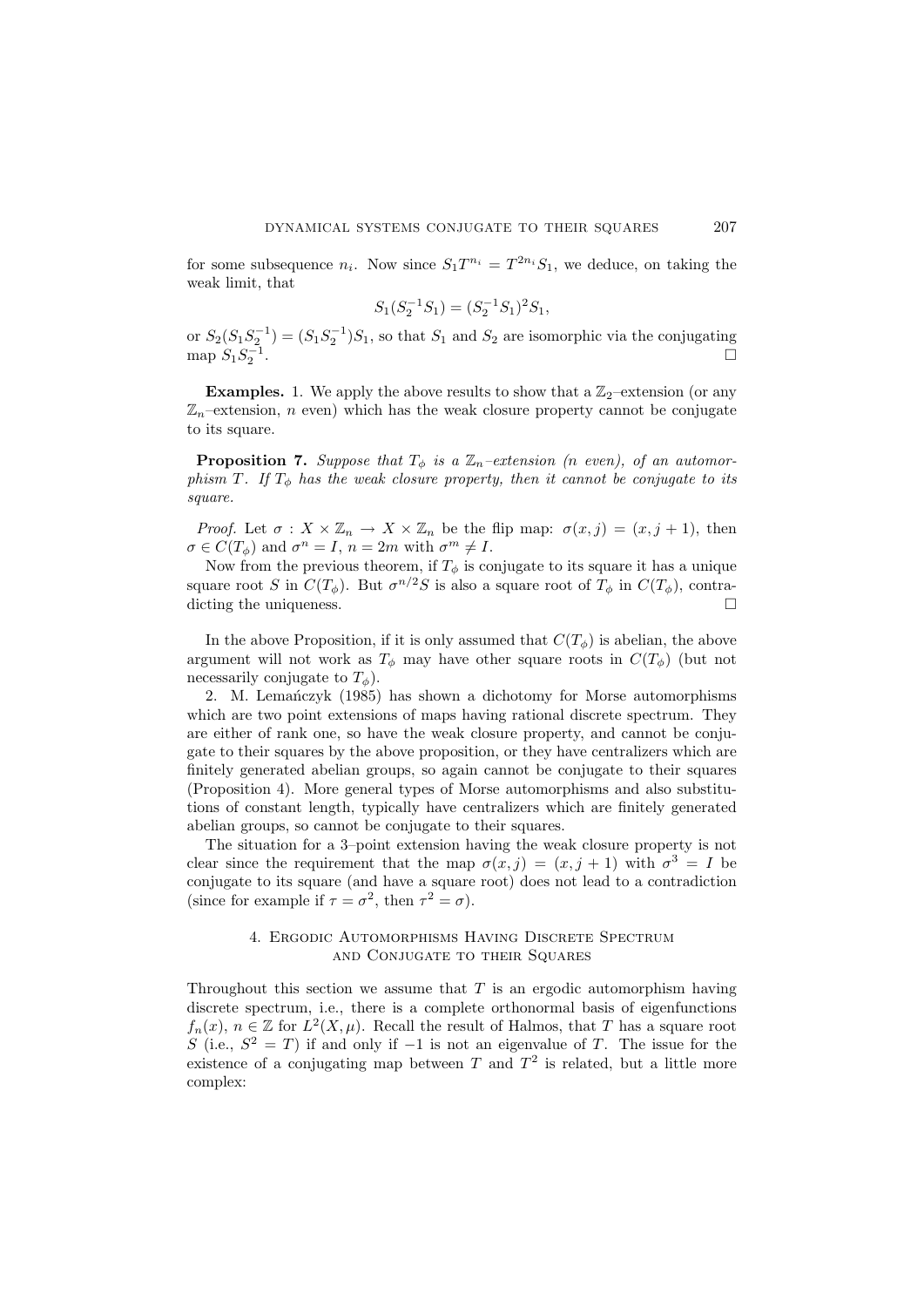The discrete spectrum theorem of Halmos and von Neumann (see Halmos  $(1956)$ , tells us that we can represent T as a rotation on a compact abelian group,  $T: G \to G$  say, defined by  $T(g) = a + g$  for some  $a \in G$ . If we set  $S(g) = 2g$  then we see that  $ST = T^2S$  since

 $ST(g) = S(a + g) = 2a + 2g$ , and  $T^2S(g) = T^2(2g) = 2a + 2g$ .

It does not follow that T and  $T^2$  are conjugate, as S need not be onto or one-to-–one (modulo sets of measure zero). If S is onto, then  $T^2$  is a factor of T, and if S is both one–to–one and onto, then T and  $T^2$  are conjugate.

For example, let  $S^1$  be the unit circle in the complex plane and define  $T : S^1 \to S^1$ by  $T(z) = az$  where  $a \in S^1$  is not a root of unity. Then T is ergodic, and  $S(z) = z^2$ is onto but not one-to-one. Now  $ST = T^2S$ , so that  $T^2$  is a factor of T, but they are not conjugate as they have a different eigenvalue group. In this example  $S$  is also ergodic (in fact mixing).

In order to study transformations having discrete spectrum, we shall need the following consequences of the discrete spectrum theorem.

**Proposition 8.** Let  $T$  be ergodic with discrete spectrum and suppose that  $S$  is an automorphism satisfying  $ST = T^2S$ . Then T can be represented as a rotation  $T: G \to G$ ,  $T(g) = a + g$  on a compact abelian group and S can be represented as  $S: G \to G$ ,  $S(g) = b + 2g$  for some  $a, b \in G$ .

The above proposition is implicit in the work of Halmos and von Neumann. We use this to prove the following:

**Theorem 3.** Suppose  $ST = T^2S$  where T is ergodic with discrete spectrum. S is ergodic if and only if  $T$  has no eigenvalues of finite order.

*Proof.* Represent S and T on a compact abelian group G by  $T(q) = a + q$  and  $S(q) = b + 2q$ .

Suppose that for some  $n > 1$ ,  $\omega$ , a primitive *n*th root of unity is an eigenvalue for T and there exists  $\chi \in \widehat{G}$  (the character group of G) such that  $\chi(T q) = \omega \chi(q)$ for  $g \in G$ . *n* has to be odd, for otherwise  $-1$  is an eigenvalue for T, contradicting the ergodicity of  $T^2$ .

Then  $\chi^{n}(Tg) = \chi^{n}(g)$  and T ergodic implies  $\chi^{n} = 1$ . Set

$$
f(g) = \sum_{k=1}^{n-1} \chi^{k-1}(b) \chi^{k}(g) = \chi(g) + \chi(b) \chi^{2}(g) + \ldots + \chi^{n-2}(b) \chi^{n-1}(g),
$$

then since  $\chi(Sg) = \chi(b)\chi^2(g)$ , we have

$$
f(Sg) = \sum_{k=1}^{n-1} \chi^{k-1}(b)\chi^k(Sg) = \sum_{k=1}^{n-1} \chi^{k-1}(b)\chi^k(b)\chi^{2k}(g)
$$

$$
= \sum_{k=1}^{n-1} \chi^{2k-1}(b)\chi^{2k}(g) = f(g)
$$

since *n* has to be odd. But  $f \neq$  constant because  $\chi, \chi^2, \ldots, \chi^{n-1}$  are orthogonal eigenfunctions, so that  $S$  is not ergodic.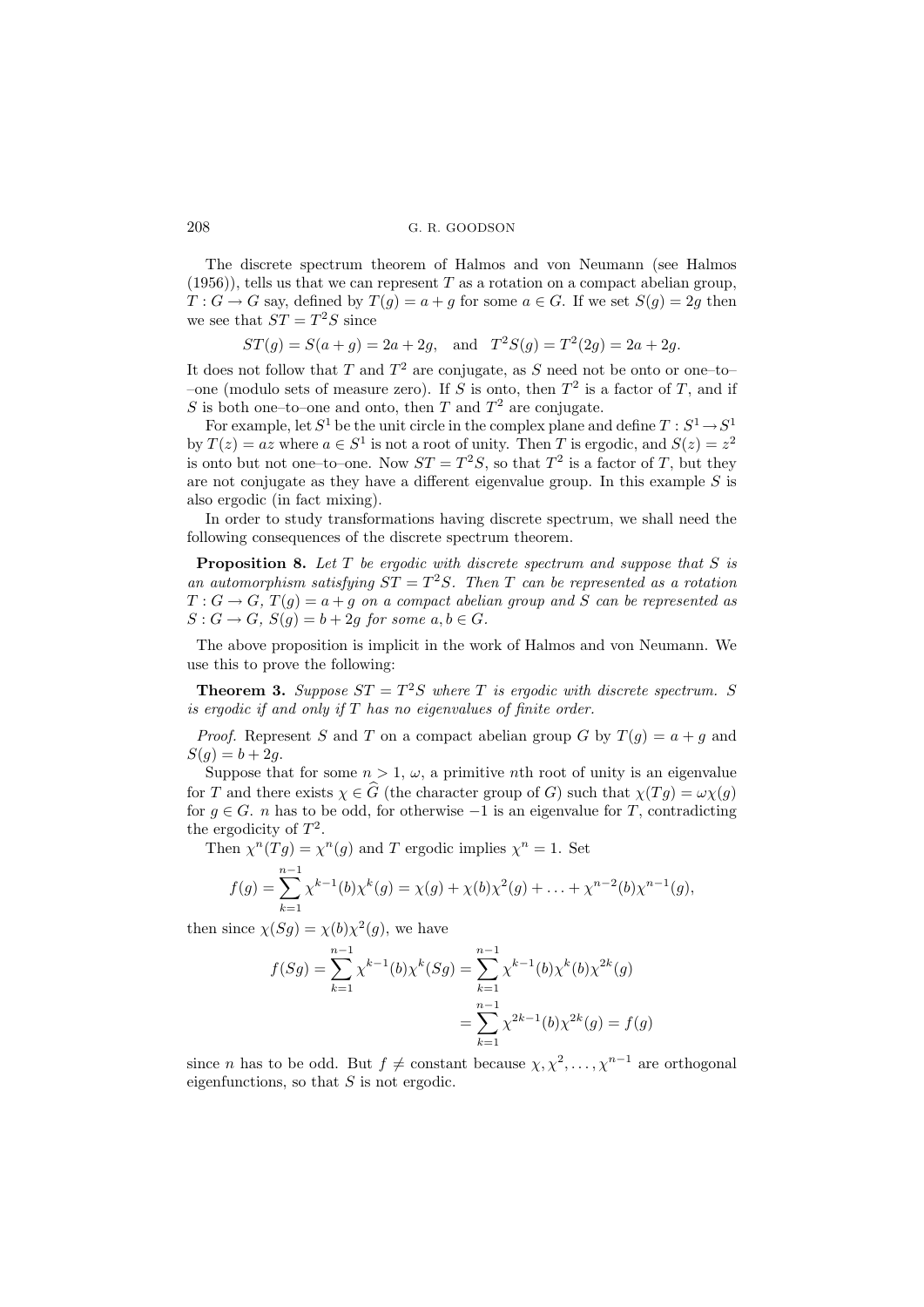Conversely suppose that T has no eigenvalues of finite order. If  $f(Tq) = \lambda f(q)$ , then

$$
f \circ S^n(Tg) = f(T^{2^n}S^n g) = \lambda^{2^n} f(S^n g),
$$

so if f is an eigenfunction of T, then  $f \circ S^n$  is also, but corresponding to a distinct eigenvalue, so they must be orthogonal. Thus if  $\chi \in \hat{G}$ ,  $\chi(Tg) = \chi(a)\chi(g)$ , then  $\langle \hat{S}^n(\chi), \chi \rangle = 0$  for all  $n \in \mathbb{Z}$ ,  $n \neq 0$ . It follows that S has countable Lebesgue spectrum and hence is mixing, and the result follows. spectrum and hence is mixing, and the result follows.

An immediate consequence of the above proof is the following:

**Corollary 1.** If  $ST = T^2S$  where T is ergodic having discrete spectrum, but with no eigenvalues of finite order, then S has countable Lebesgue spectrum, and so is mixing.

Below we give an example of such a mixing conjugation  $S$ . Recall that since an ergodic discrete spectrum transformation has the weak closure property, all conjugations between T and  $T^2$  are isomorphic (in fact del Junco (1976) showed that any ergodic discrete spectrum transformation has rank one). First we give necessary and sufficient conditions for an ergodic discrete spectrum transformation to be conjugate to its square.

**Theorem 4.** Suppose that  $T$  is ergodic with discrete spectrum and eigenvalue group  $\Lambda$ , then T is conjugate to  $T^2$  if and only if the map  $\phi : \Lambda \to \Lambda$ ,  $\phi(\lambda) = \lambda^2$ is a group automorphism.

*Proof.* Suppose T is ergodic with discrete spectrum and conjugate to  $T^2$ . Then  $T^2$  is also ergodic with discrete spectrum. Moreover, the eigenvalue groups  $\Lambda(T)$ and  $\Lambda(T^2)$  satisfy

$$
\Lambda(T^2) = [\Lambda(T)]^2.
$$

(that is  $\Lambda(T^2) = {\lambda^2 : \lambda \in \Lambda(T)}$ ). Thus the map  $\sigma : \Lambda(T) \to \Lambda(T^2)$  defined by  $\sigma(\lambda) = \lambda^2$  is an onto homomorphism. If it were not one-to-one, then for some  $\lambda \in \Lambda(T) - \{1\}, \lambda^2 = 1$ , or  $\lambda = -1$ . But if  $-1$  were an eigenvalue of T, then  $T^2$ would not be ergodic.

Conversely, we may assume that  $T$  is a rotation on a compact abelian group G with eigenvalue group  $\Lambda$  for which the map  $\phi : \Lambda \to \Lambda$ ,  $\phi(\lambda) = \lambda^2$  is a group automorphism. If  $\phi$  is the induced map on the character group  $\hat{\Lambda}$ , then  $\hat{\phi}$  may be identified with  $S: G \to G$ ,  $S(g) = g^2$ , again an automorphism of G (written multiplicatively). We then see that  $ST = T^2S$ , and the result follows.

**Examples.** 1. Fix  $0 < \theta < 2\pi$  for which  $e^{in\theta} \neq 1$  for all  $n \in \mathbb{Z} - \{0\}$ . Set

$$
\Lambda = \{e^{in\theta/2^m} : n \in \mathbb{Z}, m = 1, 2, \ldots\}.
$$

 $\Lambda$  is a countable subgroup of the circle, so by the discrete spectrum theorem there is an ergodic automorphism  $T : G \to G$  (G a compact abelian group) having discrete spectrum, and which has  $\Lambda$  as its eigenvalue group.

If we define  $\phi : \Lambda \to \Lambda$ , by  $\phi(\lambda) = \lambda^2$ , then  $\phi$  is a group automorphism. It follows from the previous theorem that  $T$  is conjugate to its square and that any conjugating automorphism is mixing.